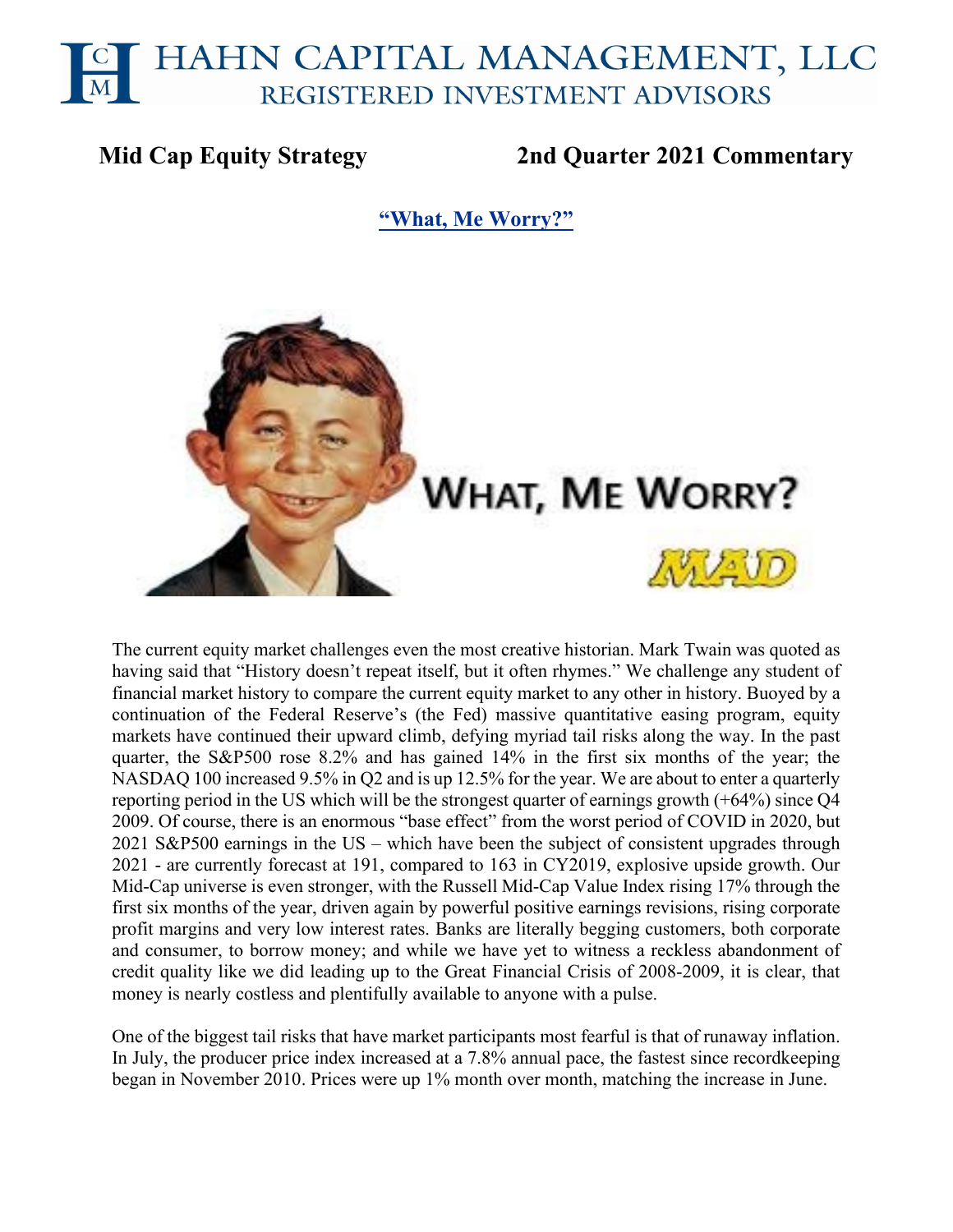#### I**nflation and wage growth**

Average hourly earnings rose 3.6%, to \$30.40, in June compared with the same month in 2020. That's the biggest spike since January 2009, according to data compiled by the Economic Policy Institute. Meanwhile, the Consumer Price Index, a measure of inflation, jumped 5.4% over the same period – the most since August 2008. Together, this amounts to a 1.7% loss in buying power, on average, when factoring in seasonal adjustments, according to the Bureau of Labor Statistics. This the type of phenomenon, rising inflation stoking increased wage gains but lower real incomes, is widely known as stagflation or "the wage-price spiral" and is causing many economists to flash warning signals about such a "vicious" inflationary cycle. The following chart suggests that the current labor market remains in deficit relative to recent history, suggesting wage inflation may, in fact, continue to accelerate.



The favorite culprit for their inflationary fears? You guessed it, the Federal Reserve. Since the pandemic began, take note of the growth in M2 money supply on an annualized basis, dwarfing any prior effort to balloon the money supply. This is an unprecedented monetary experiment and one that was recently referred to by former Treasury Secretary Larry Summers as follows: "These are the least responsible macroeconomic policies for 40 years."



# **M2 Monetary Aggregate (Year/Year Growth Rate) 1975-2021**

**Source: Federal Reserve**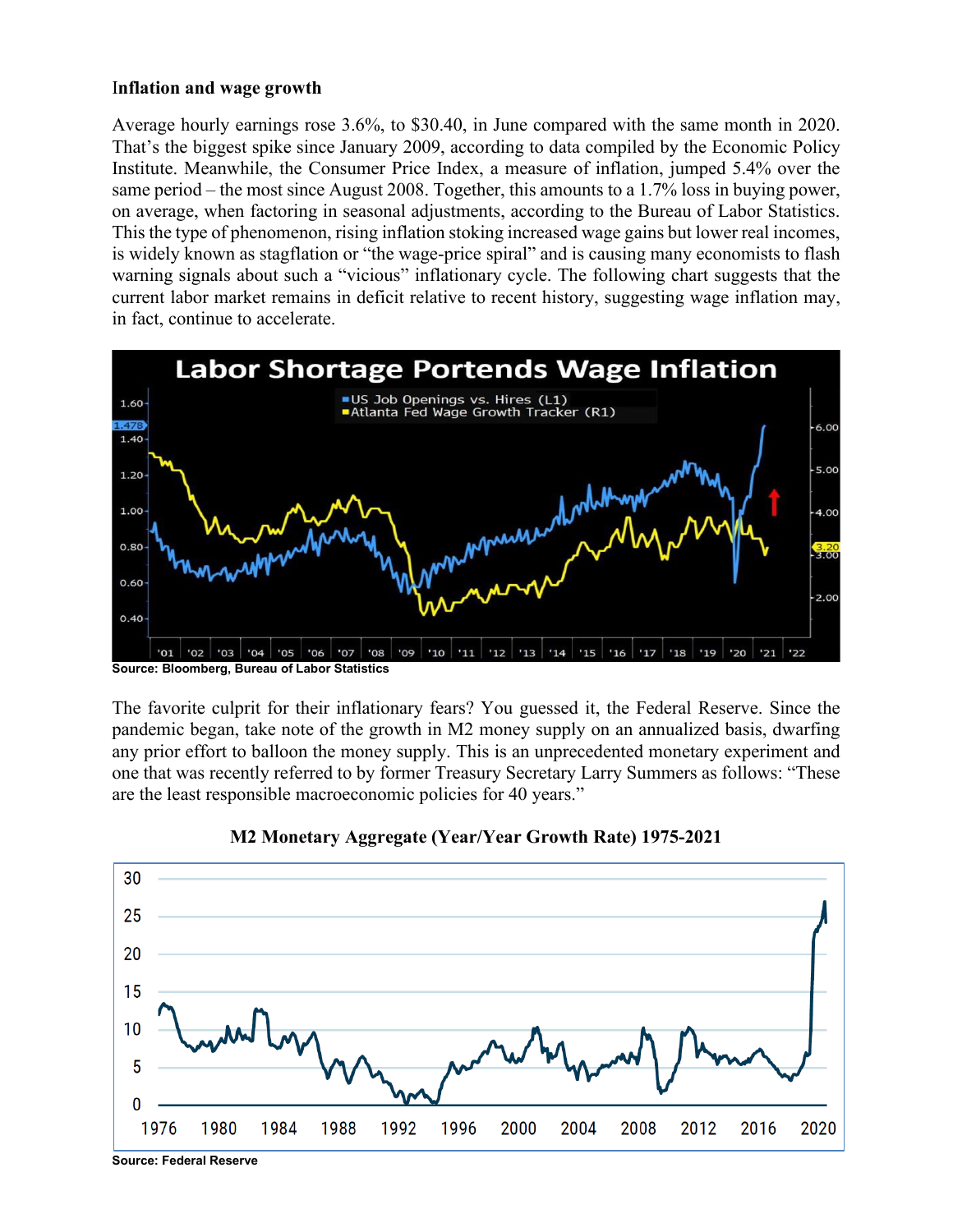The U.S. government is incentivized to underreport systemic inflation so that they can collect extra tax revenues on nominal growth while also containing inflation-indexed expenses. The Fed supports it in these goals. Inflation also helps reconcile historic debt-to-GDP burdens by boosting nominal instead of real GDP. Given the massive fiscal and monetary stimulus that has been thrown at the U.S. economy, it would be logical to assume that there is a much greater risk of inflation, higher treasury bond yields and an existential tail risk to equity returns looking forward. Fortunately, there is much more than meets the eye when it comes to the inflation outlook. For one, given the heavily indebted nature of most advanced world economies and the U.S. in particular, the marginal impact on economic growth and inflation becomes increasingly impotent. The following chart demonstrates the collapse in the money multiplier effect over time as the U.S. economy has become more indebted.



The benefit of the debt-financed fiscal operation goes away under the weight of the debt. First, there is the evidence of diminished returns, which is derived from the overuse of a factor of production, which is the same as saying the government debt financed multiplier is negative. In other words, one dollar of government debt financed operations, at the end of the day, will reduce GDP by more than a dollar; therefore, the economy is worse off. Increasing deficits in an overindebted economy slows growth after a brief transitory acceleration. In the long-term, this is bad news for everyone and everything. In the near- to intermediate-term, it means that the inflation that we are experiencing today is inevitably transitory. It also means that the rallies in just about every commodity are a fade and that the signal being given by the treasury bond market (yields have barely budged after a surge earlier in the year) is the one to which equity investors should continue to pay attention.

#### **Quarterly Performance**

Our 2nd Quarter 2021 return for the Hahn Capital Management Mid-Cap Value Composite was 6.46% gross of fees. For the quarter, we outperformed our primary benchmark, the Russell Mid-Cap Value Index, by 0.80 percentage points. For the quarter, sector allocations to Utilities (no holdings), Utilities (no holdings), Real Estate and Health Care (relative to the benchmark) contributed, while those to Financial Energy (no holdings) and cash detracted. The most significant relative performers during the quarter were SLM Corp.(SLM), Agilent(A), Equinix(EQIX) and Roper (ROP), while the most significant underperformers were Air Lease (AL), Virtu (VIRT), EastWest Bancorp (EWBC), and Euronet Worldwide (EEFT).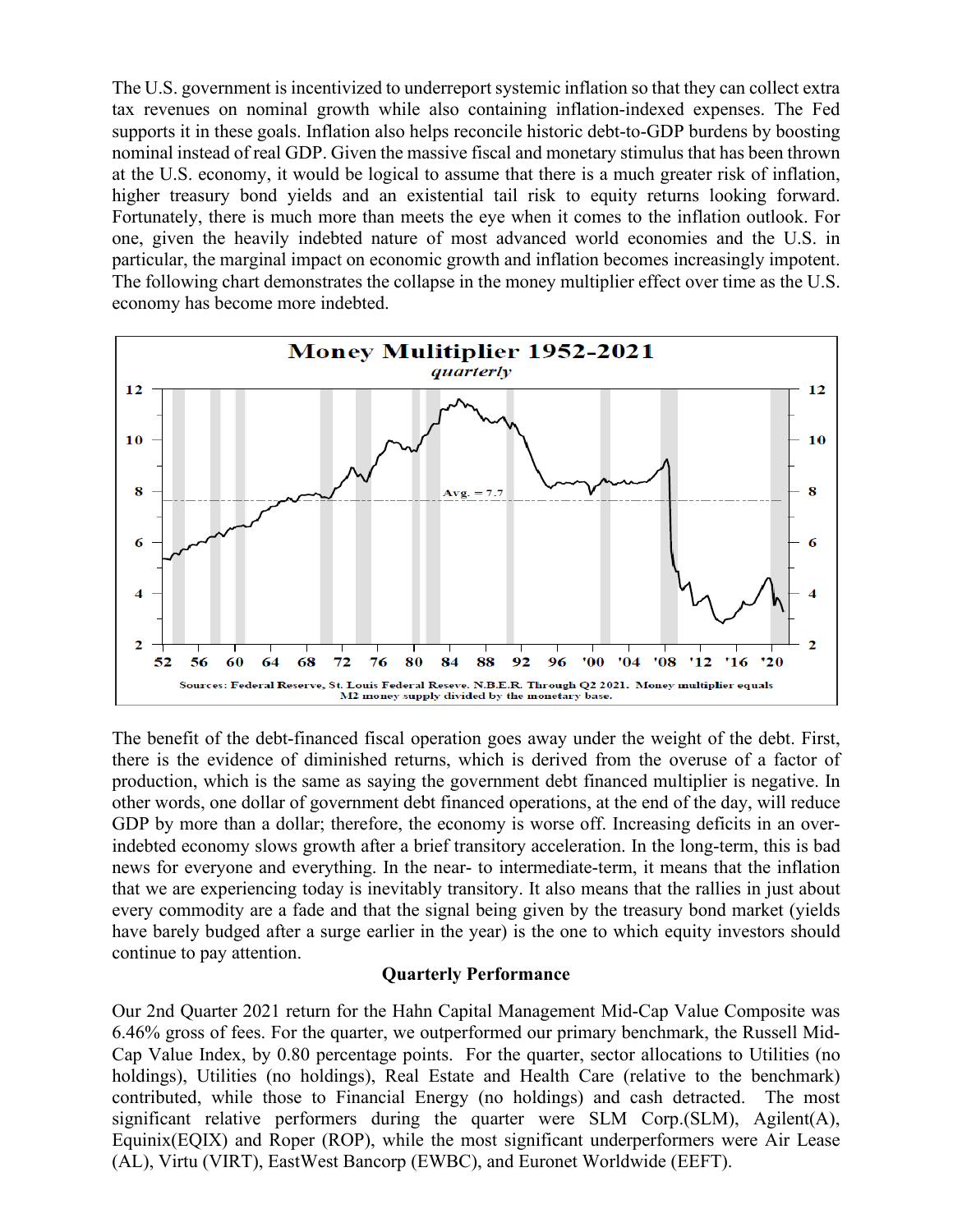# **Hahn Capital Quarterly Performance Attribution – 2Q 2021**

| <b>BENCHMARK: Russell Midcap Value Index</b> |                                                                                                                                                              |        |          |        |          |           |               |               |              |              |              |  |
|----------------------------------------------|--------------------------------------------------------------------------------------------------------------------------------------------------------------|--------|----------|--------|----------|-----------|---------------|---------------|--------------|--------------|--------------|--|
| <b>PORTFOLIO: Model Account</b>              |                                                                                                                                                              |        |          |        |          |           |               |               |              |              |              |  |
|                                              | <b>PORT</b><br><b>BENCH</b><br><b>DIFF</b><br><b>BENCH</b><br><b>DIFF</b><br><b>SECTOR</b><br><b>STOCK</b><br><b>ACTIVE</b><br><b>PORT</b><br><b>PASSIVE</b> |        |          |        |          |           |               |               |              |              | <b>TOTAL</b> |  |
| <b>GICS Sector</b>                           | Weight                                                                                                                                                       | Weight | Weight   | Return | Return   | Return    | <b>SELECT</b> | <b>SELECT</b> | <b>CONTR</b> | <b>CONTR</b> | <b>CONTR</b> |  |
| <b>Real Estate</b>                           | 17.64%                                                                                                                                                       | 10.10% | 7.55%    | 13.72% | 10.32%   | 3.40%     | 0.35%         | 0.58%         | 0.93%        | 0.00%        | 0.93%        |  |
| <b>Industrials</b>                           | 16.92%                                                                                                                                                       | 17.47% | $-0.55%$ | 3.48%  | 3.64%    | $-0.16%$  | 0.02%         | $-0.02%$      | 0.00%        | 0.00%        | 0.00%        |  |
| <b>Financials</b>                            | 20.44%                                                                                                                                                       | 16.35% | 4.10%    | 3.26%  | 6.65%    | $-3.39%$  | 0.05%         | $-0.70%$      | $-0.65%$     | 0.00%        | $-0.65%$     |  |
| <b>Information Technology</b>                | 14.64%                                                                                                                                                       | 9.23%  | 5.42%    | 5.15%  | 4.27%    | 0.88%     | $-0.06%$      | 0.13%         | 0.07%        | 0.00%        | 0.07%        |  |
| <b>Health Care</b>                           | 12.39%                                                                                                                                                       | 7.36%  | 5.03%    | 9.25%  | 8.12%    | 1.13%     | 0.12%         | 0.15%         | 0.27%        | 0.00%        | 0.27%        |  |
| <b>Consumer Discretionary</b>                | 10.81%                                                                                                                                                       | 12.40% | $-1.59%$ | 5.01%  | 4.25%    | 0.77%     | 0.01%         | 0.09%         | 0.10%        | 0.00%        | 0.10%        |  |
| <b>Materials</b>                             | 2.08%                                                                                                                                                        | 7.98%  | $-5.90%$ | 15.56% | 7.44%    | 8.13%     | $-0.10%$      | 0.16%         | 0.06%        | 0.00%        | 0.06%        |  |
| Energy                                       | 0.00%                                                                                                                                                        | 4.30%  | $-4.30%$ | 0.00%  | 14.83%   | $-14.83%$ | $-0.38%$      | 0.00%         | $-0.38%$     | 0.00%        | $-0.38%$     |  |
| <b>Communication Services</b>                | 1.29%                                                                                                                                                        | 4.01%  | $-2.73%$ | 11.37% | 2.81%    | 8.56%     | 0.08%         | 0.11%         | 0.19%        | 0.00%        | 0.19%        |  |
| <b>Consumer Staples</b>                      | 0.00%                                                                                                                                                        | 3.76%  | $-3.76%$ | 0.00%  | 2.30%    | $-2.30%$  | 0.12%         | 0.00%         | 0.12%        | 0.00%        | 0.12%        |  |
| <b>Utilities</b>                             | 0.00%                                                                                                                                                        | 7.05%  | $-7.05%$ | 0.00%  | $-0.16%$ | 0.16%     | 0.42%         | 0.00%         | 0.42%        | 0.00%        | 0.42%        |  |
| Cash                                         | 3.79%                                                                                                                                                        | 0.00%  | 3.79%    | 0.03%  | 0.00%    | 0.03%     | $-0.21%$      | 0.00%         | $-0.21%$     | 0.00%        | $-0.21%$     |  |
| <b>Total Portfolio</b>                       | 6.52%<br>5.61%<br>0.91%<br>0.41%<br>0.50%<br>0.00%<br>0.91%<br>0.91%                                                                                         |        |          |        |          |           |               |               |              |              |              |  |

# **Relative Performance by Stock – Quarter Ended June 30, 2021**

|                                                         | Quarter Ended 06/30/2021 - Portfolio vs Russell Midcap Value Index |       |  |                               |                          |  |                          |                          |                            |               |          |  |
|---------------------------------------------------------|--------------------------------------------------------------------|-------|--|-------------------------------|--------------------------|--|--------------------------|--------------------------|----------------------------|---------------|----------|--|
| <b>Top Four Holdings</b><br><b>Bottom Four Holdings</b> |                                                                    |       |  |                               | <b>Top Four Sectors</b>  |  |                          |                          | <b>Bottom Four Sectors</b> |               |          |  |
| <b>Total Attribution</b><br><b>Total Attribution</b>    |                                                                    |       |  |                               | <b>Total Attribution</b> |  |                          | <b>Total Attribution</b> |                            |               |          |  |
|                                                         | 1 SLM CORP                                                         | 0.39% |  | 1 AIR LEASE CORP              | $-0.67%$                 |  | 1 Real Estate            | 0.93%                    |                            | 1 Financials  | $-0.65%$ |  |
|                                                         | 2 AGILENT TECHNOLOGIES INC                                         | 0.33% |  | 2 VIRTU FINANCIAL INC-CLASS A | $-0.49%$                 |  | 2 Utilities              | 0.42%                    |                            | 2 Energy      | $-0.38%$ |  |
|                                                         | 3 EQUINIX INC                                                      | 0.28% |  | 3 EAST WEST BANCORP INC       | $-0.35%$                 |  | 3 Health Care            | 0.27%                    |                            | 3 Cash        | $-0.21%$ |  |
|                                                         | 4 ROPER TECHNOLOGIES INC.                                          | 0.27% |  | 4 EURONET WORLDWIDE INC.      | $-0.30%$                 |  | 4 Communication Services | 0.19%                    |                            | 4 Industrials | 0.00%    |  |
|                                                         |                                                                    |       |  |                               |                          |  |                          |                          |                            |               |          |  |
|                                                         |                                                                    |       |  |                               |                          |  |                          |                          |                            |               |          |  |

# **HCM MID-CAP VALUE COMPOSITE PERFORMANCE HISTORY**

| % Annualized<br><b>Returns</b><br>As of 06/30/2021 | <b>2O 2021</b> | 1 Year | <b>3 Years</b> | <b>5 Years</b> | <b>7 Years</b> | <b>10 Years</b> | <b>Since</b><br><b>Inception</b><br>$06 - 30 - 88$ |
|----------------------------------------------------|----------------|--------|----------------|----------------|----------------|-----------------|----------------------------------------------------|
| <b>HCM</b> Gross<br>of Fees                        | $6.46\%$       | 52.41% | 14.21%         | 14.42%         | 10.38%         | 12.36%          | 14.23%                                             |
| <b>HCM</b> Net<br>of Fees                          | $6.21\%$       | 51.04% | 13.09%         | 13.31%         | $9.30\%$       | 11.26%          | 13.12%                                             |
| <b>Russell Mid Cap</b><br><b>Value Index</b>       | $5.66\%$       | 53.06% | 11.86%         | 11.79%         | $9.34\%$       | 11.75%          | 11.66%                                             |
| <b>Russell Mid Cap</b><br><b>Index</b>             | $7.50\%$       | 49.80% | 16.45%         | 15.62%         | 12.03%         | 13.24%          | 12.02%                                             |

[Link to: HCM Performance Disclosures](https://img1.wsimg.com/blobby/go/c17b70fa-11ea-4e3b-9a08-77e0dd611618/downloads/Hahn_Performance_Disclosure.pdf?ver=1618420639591)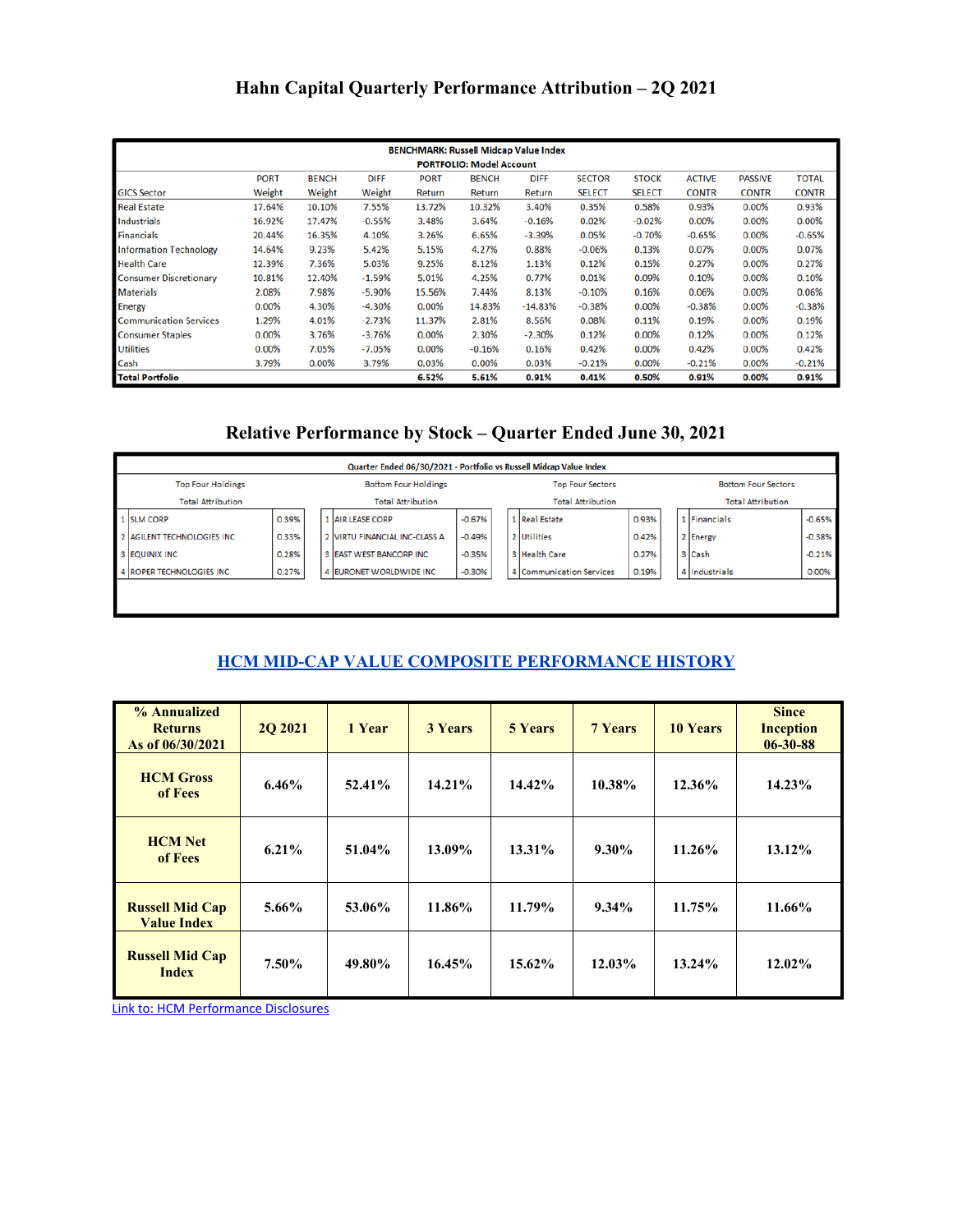# **PORTFOLIO ACTIVITY**

# **New Positions**

There were no new positions added during the quarter.

# **Positions Increased**

We increased our position in Virtu during the quarter. Virtu has continued to build underlying earnings power which has gone unnoticed by the market due to the tremendous volatility over the past year. We estimate that underlying earnings power currently stands at over \$3 per share and is growing at double digits due to the addition of new products, services and a continuing geographic expansion of Virtu's core market making and execution services. We added to the position at a greater than 20% discount to our estimate of underlying intrinsic value.

### **Positions Reduced**

There were no positions reduced during the quarter.

### **Positions Sold**

There were no positions sold during the quarter.

### **Outlook**

During the quarter, the real earnings yield on the S&P 500 turned negative and hit a 40-year low (an event that did not even happen during the Internet bubble of the late 1990s). Combine that with long-standing negative real yields on Treasuries, throw in some of the tightest credit spreads in history for good measure, and it is difficult to get excited about traditional asset classes and their prospects. It gives us no pleasure to remind our clients that broad U.S. stock valuations, by almost any backward or forward-looking measure that we've come up with, are at very elevated levels. While we remain optimistic on the long-term prospects for U.S. stocks, we continue to tilt our portfolio toward value and stable growth while continuing to maintain a quality bias.

We have been questioned from time to time, given our focus on valuations, whether we have given enough credit to some of these high-growth, new-business-model "disruptors." First, we have all sorts of models that take current optimistic growth forecasts into account. Many individual companies are deserving of their current high multiples, there are surely more growth Unicorns than at any other time in U.S. economic history. There is another Shopify, another Amazon, even another Alphabet (Google). Unfortunately, they're also ALL being priced that way, and for us, that is a bridge too far. As evidence, we present the following charts: